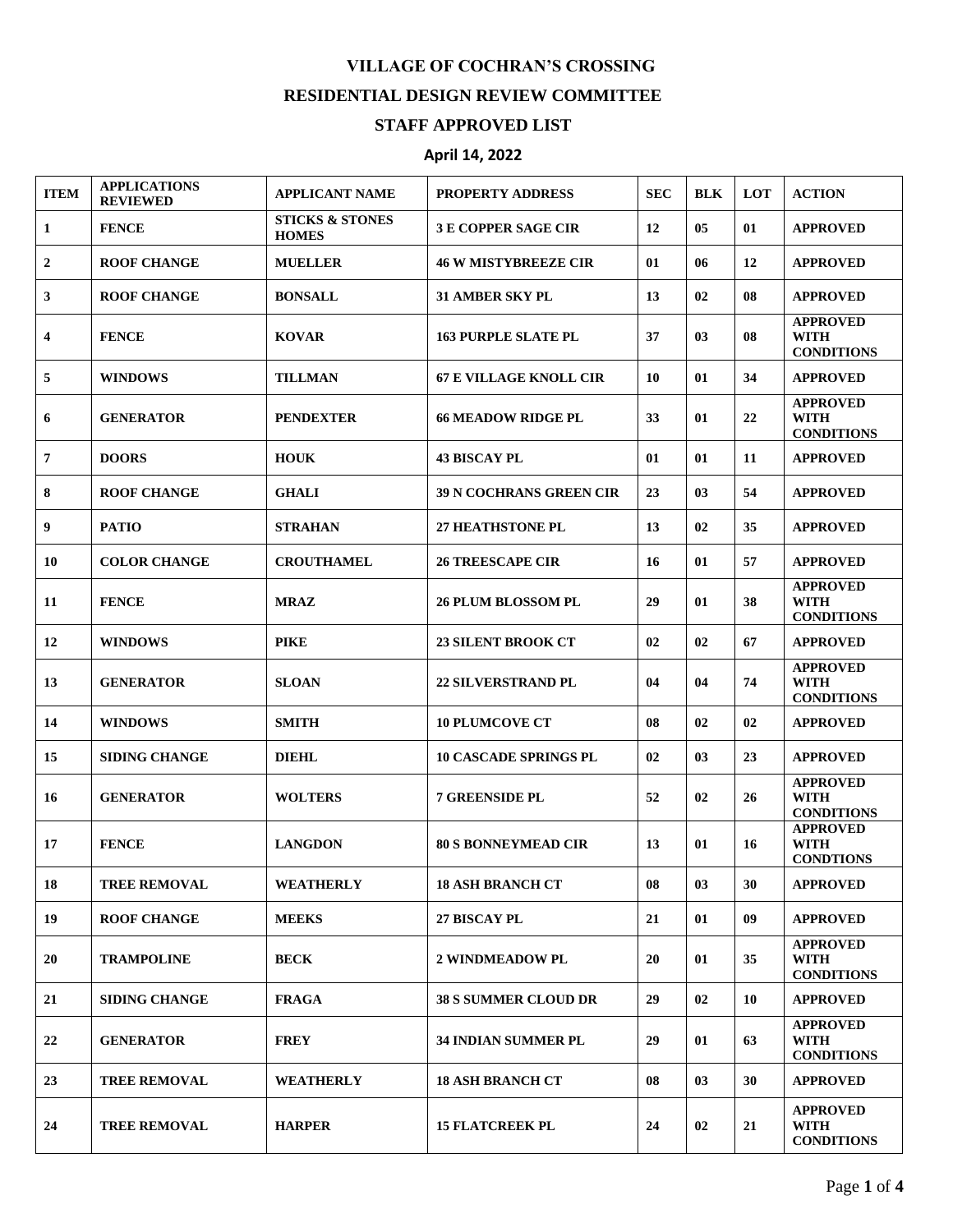| 25 | <b>GENERATOR</b>                        | <b>RISINGER</b>      | <b>30 BENDING BRANCH PL</b>    | 12 | 04 | 29 | <b>APPROVED</b><br><b>WITH</b><br><b>CONDITIONS</b> |
|----|-----------------------------------------|----------------------|--------------------------------|----|----|----|-----------------------------------------------------|
| 26 | <b>GENERATOR</b>                        | <b>FOLEY</b>         | <b>26 IRISH MOSS PL</b>        | 41 | 02 | 03 | <b>APPROVED</b><br><b>WITH</b><br><b>CONDITIONS</b> |
| 27 | <b>TREE REMOVAL</b>                     | <b>BUCHANAN</b>      | <b>10 FIREWILLOW PL</b>        | 12 | 04 | 50 | <b>APPROVED</b><br><b>WITH</b><br><b>CONDITIONS</b> |
| 28 | <b>COLOR CHANGE</b>                     | <b>GLASS</b>         | <b>105 MISTYBREEZE CIR</b>     | 01 | 05 | 18 | <b>APPROVED</b><br><b>WITH</b><br><b>CONDTIONS</b>  |
| 29 | <b>COLOR CHANGE</b>                     | <b>JENNINGS</b>      | <b>52 COPPERLEAF DR</b>        | 09 | 02 | 02 | <b>APPROVED</b>                                     |
| 30 | <b>SHUTTERS</b>                         | <b>JENNINGS</b>      | <b>52 COPPERLEAF DR</b>        | 09 | 02 | 02 | <b>APPROVED</b>                                     |
| 31 | <b>CASUALTY DAMAGE</b><br><b>REPAIR</b> | <b>HASKELL</b>       | <b>80 ROCKING PINE PL</b>      | 30 | 01 | 37 | <b>APPROVED</b><br><b>WITH</b><br><b>CONDITIONS</b> |
| 32 | <b>TREE REMOVAL</b>                     | <b>SHURELL</b>       | 91 N SUMMER CLOUD DR           | 28 | 05 | 08 | <b>APPROVED</b>                                     |
| 33 | <b>TREE REMOVAL</b>                     | <b>BAKER</b>         | <b>11 BANK BIRCH PL</b>        | 41 | 02 | 27 | <b>APPROVED</b><br><b>WITH</b><br><b>CONDITIONS</b> |
| 34 | <b>SUMMER KITCHEN</b>                   | <b>BRIGNAC</b>       | <b>70 MEADOWRIDGE PL</b>       | 33 | 01 | 21 | <b>APPROVED</b><br><b>WITH</b><br><b>CONDITIONS</b> |
| 35 | <b>TREE REMOVAL</b>                     | <b>NELSON</b>        | <b>59 PINEPATH PL</b>          | 23 | 02 | 08 | <b>APPROVED</b><br><b>WITH</b><br><b>CONDITIONS</b> |
| 36 | <b>ROOF CHANGE</b>                      | <b>KASPER</b>        | <b>188 S COPPERKNOLL CIR</b>   | 27 | 01 | 01 | <b>APPROVED</b>                                     |
| 37 | <b>DRIVEWAY</b>                         | <b>DILALRD</b>       | <b>58 DRIFTOAK CIR</b>         | 40 | 02 | 10 | <b>APPROVED</b>                                     |
| 38 | <b>SWIMMING POOL</b>                    | <b>KEATING</b>       | <b>10 MISTED LILAC PL</b>      | 37 | 01 | 41 | <b>APPROVED</b><br><b>WITH</b><br><b>CONDITIONS</b> |
| 39 | <b>GENERATOR</b>                        | <b>WILSON</b>        | <b>295 N SILVERSHIRE CIR</b>   | 43 | 02 | 23 | <b>APPROVED</b><br>WITH<br><b>CONDITIONS</b>        |
| 40 | <b>GARANGE DOOR</b><br><b>CHANGE</b>    | <b>GREEN</b>         | <b>38 WINGSPAN DR</b>          | 28 | 02 | 25 | <b>APPROVED</b>                                     |
| 41 | <b>COLOR CHANGE</b>                     | <b>DUBOIS</b>        | <b>14 FIREWILLOW PL</b>        | 12 | 04 | 49 | <b>APPROVED</b>                                     |
| 42 | <b>ROOF CHANGE</b>                      | <b>DUBOIS</b>        | <b>14 FIREWILLOW PL</b>        | 12 | 04 | 49 | <b>APPROVED</b>                                     |
| 43 | <b>COLOR CHANGE</b>                     | <b>SHEMAK</b>        | <b>70 S CONCORD FOREST CIR</b> | 41 | 02 | 47 | <b>APPROVED</b>                                     |
| 44 | <b>FENCE</b>                            | <b>VENKETRAMEN</b>   | <b>66 N DUSKWOOD PL</b>        | 26 | 03 | 11 | <b>APPROVED</b><br><b>WITH</b><br><b>CONDITIONS</b> |
| 45 | <b>GENERATOR</b>                        | <b>KLIMAS</b>        | <b>63 N DUSKWOOD PL</b>        | 26 | 03 | 13 | <b>APPROVED</b><br><b>WITH</b><br><b>CONDITIONS</b> |
| 46 | <b>ROOF CHANGE</b>                      | <b>TORRENCE</b>      | <b>58 INDIAN SUMMER</b>        | 29 | 01 | 57 | <b>APPROVED</b>                                     |
| 47 | <b>WINDOWS/DOORS</b>                    | <b>SHREWSBERRY</b>   | <b>1 GOLDEN SUNSET CIR</b>     | 04 | 04 | 15 | <b>APPROVED</b>                                     |
| 48 | <b>FENCE</b>                            | <b>VENKATESWARAN</b> | <b>6 TREESTAR PL</b>           | 18 | 02 | 46 | <b>APPROVED</b><br><b>WITH</b><br><b>CONDITIONS</b> |
| 49 | <b>WINDOWS</b>                          | <b>PAGE</b>          | <b>11 WHISTLERS WALK PL</b>    | 01 | 05 | 27 | <b>APPROVED</b>                                     |
| 50 | <b>ROOF CHANGE</b>                      | <b>SMITH</b>         | <b>15 HILLSIDE VIEW PL</b>     | 30 | 02 | 33 | <b>APPROVED</b>                                     |
| 51 | <b>COLOR CHANGE</b>                     | <b>MCLEOD</b>        | <b>37 PINEPATH PL</b>          | 23 | 02 | 02 | <b>APPROVED</b>                                     |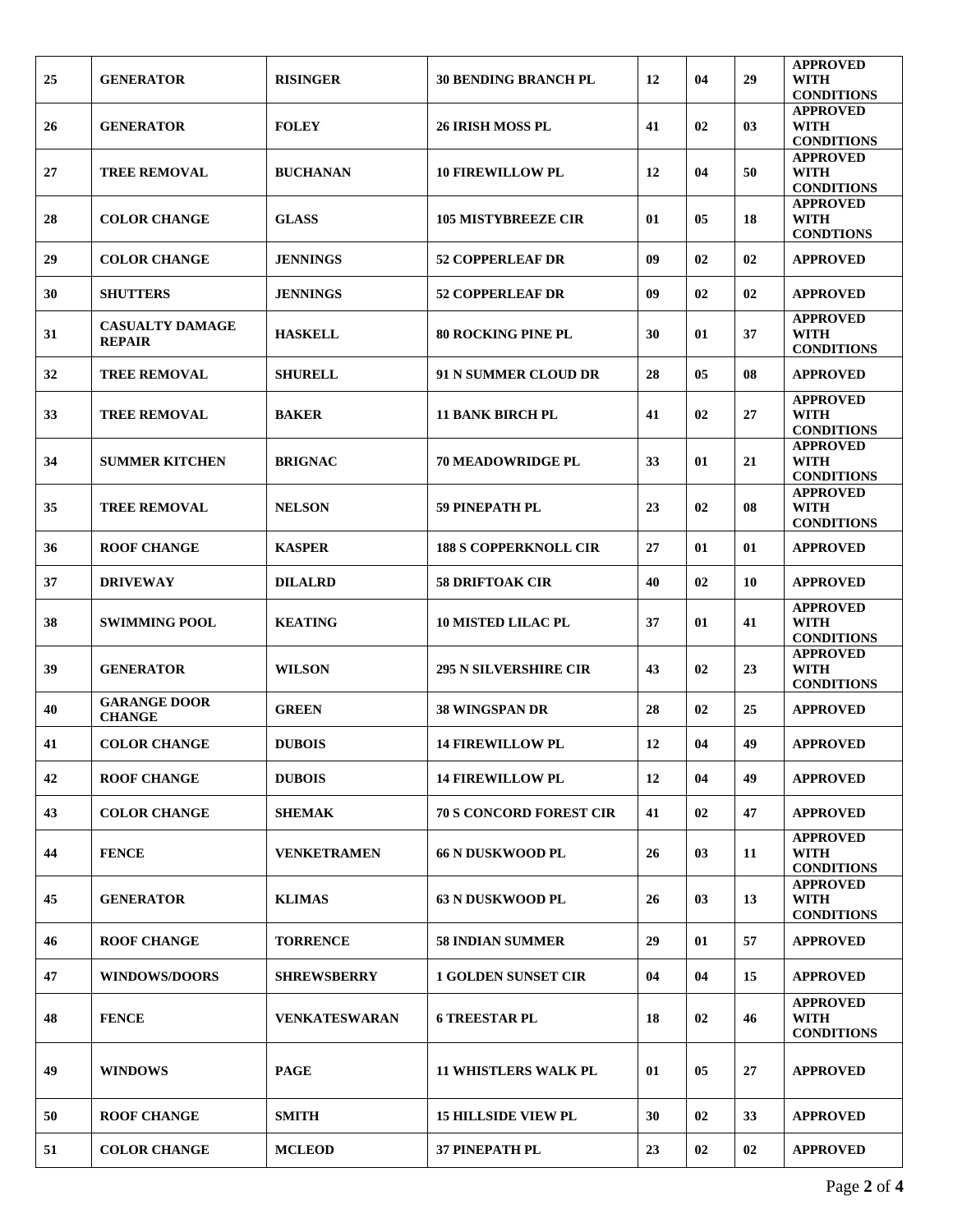| 52 | <b>GENERATOR</b>                          | <b>ALPHA</b>         | <b>99 S CASTLEGREEN CIR</b>     | 52 | 02     | 08        | <b>APPROVED</b><br><b>WITH</b>                      |
|----|-------------------------------------------|----------------------|---------------------------------|----|--------|-----------|-----------------------------------------------------|
| 53 | <b>GENERATOR</b>                          | <b>SPENCE</b>        | <b>14 SMOKERISE PL</b>          | 06 | 06     | 04        | <b>CONDITIONS</b><br><b>APPROVED</b><br><b>WITH</b> |
|    |                                           |                      |                                 |    |        |           | <b>CONDITIONS</b><br><b>APPROVED</b>                |
| 54 | <b>SUMMER KITCHEN</b>                     | <b>CARDWELL</b>      | <b>31 SILVERSTRAND PL</b>       | 04 | 04     | 78        | <b>WITH</b><br><b>CONDITIONS</b>                    |
| 55 | <b>COLOR CHANGE</b>                       | <b>STACHER</b>       | <b>11 PALMER CREST</b>          | 55 | 04     | 01        | <b>APPROVED</b>                                     |
| 56 | <b>FENCE</b>                              | <b>BANKER</b>        | <b>27 MORNING ARBOR PL</b>      | 40 | 03     | 15        | <b>APPROVED</b><br>WITH<br><b>CONDITIONS</b>        |
| 57 | <b>WINDOWS</b>                            | <b>BOTNER</b>        | 99 N COCHRANS GREEN CIR         | 23 | 03     | 43        | <b>APPROVED</b>                                     |
| 58 | <b>TREE REMOVAL</b>                       | <b>BOTNER</b>        | 99 N COCHRANS GREEN CIR         | 23 | 03     | 43        | <b>APPROVED</b><br><b>WITH</b><br><b>CONDITIONS</b> |
| 59 | <b>GENERATOR</b>                          | <b>KOVACS</b>        | <b>117 N CONCORD FOREST CIR</b> | 41 | 01     | 15        | <b>APPROVED</b><br><b>WITH</b><br><b>CONDITIONS</b> |
| 60 | <b>COLOR CHANGE</b>                       | <b>ANDERSON</b>      | <b>99 E SHADOWPOINT CIR</b>     | 08 | 05     | 27        | <b>APPROVED</b>                                     |
| 61 | <b>TREE REMOVAL</b>                       | <b>FRAGA</b>         | <b>38 S SUMMER CLOUD DR</b>     | 29 | 02     | 10        | <b>APPROVED</b><br><b>WITH</b><br><b>CONDITIONS</b> |
| 62 | <b>GENERATOR</b>                          | <b>SAN MARCO</b>     | 31 EDEN ELM                     | 04 | 02     | 07        | <b>APPROVED</b><br><b>WITH</b><br><b>CONDITIONS</b> |
| 63 | <b>TREE REMOVAL</b>                       | <b>ARMENTA</b>       | <b>27 THISTLEWOOD</b>           | 04 | 04     | 95        | <b>APPROVED</b><br><b>WITH</b><br><b>CONDITIONS</b> |
| 64 | <b>GENERATOR</b>                          | <b>GRIFFIN</b>       | <b>147 WIND RIDGE CIR</b>       | 30 | 02     | 03        | <b>APPROVED</b><br><b>WITH</b><br><b>CONDITIONS</b> |
| 65 | <b>COLOR CHANGE</b>                       | <b>PAEZ</b>          | <b>2 HEATHSTONE PL</b>          | 13 | 02     | 43        | <b>APPROVED</b>                                     |
| 66 | <b>FENCE</b>                              | <b>JABA INTEREST</b> | <b>14 TWILIGHT PLAIN PL</b>     | 51 | 01     | 17        | <b>APPROVED</b><br><b>WITH</b><br><b>CONDITIONS</b> |
| 67 | <b>COLOR CHANGE</b>                       | <b>TRACY</b>         | <b>75 E SHADOWPOINT CIR</b>     | 08 | 05     | 21        | <b>APPROVED</b>                                     |
| 68 | <b>WINDOWS</b>                            | <b>TRACY</b>         | <b>75 E SHADOWPOINT CIR</b>     | 08 | $05\,$ | $\bf{21}$ | <b>APPROVED</b>                                     |
| 69 | <b>PATIO</b>                              | <b>DEADY</b>         | <b>18 WOODMERE PL</b>           | 21 | 02     | 05        | <b>APPROVED</b>                                     |
| 70 | <b>GENERATOR</b>                          | <b>VAN JOSLIN</b>    | 2 DAY LILY PL                   | 42 | 01     | 08        | <b>APPROVED</b><br><b>WITH</b><br><b>CONDITIONS</b> |
| 71 | <b>DRIVEWAY/ WALKWAY</b><br><b>PAVING</b> | <b>PODOLSKI</b>      | <b>18 QUIET OAK CIR</b>         | 02 | 02     | 43        | <b>APPROVED</b>                                     |
| 72 | <b>GENERATOR</b>                          | <b>ROBERSON</b>      | <b>38 N MORNING CLOUD CIR</b>   | 20 | 01     | 58        | <b>APPROVED</b><br><b>WITH</b><br><b>CONDITIONS</b> |
| 73 | <b>PATIO COVER</b>                        | <b>HUBBARD</b>       | <b>23 NIGHTFALL PL</b>          | 28 | 01     | 24        | <b>APPROVED</b><br><b>WITH</b><br><b>CONDITIONS</b> |
| 74 | <b>SUMMER KITCHEN</b>                     | <b>HUBBARD</b>       | <b>23 NIGHTFALL PL</b>          | 28 | 01     | 24        | <b>APPROVED</b><br><b>WITH</b><br><b>CONDITIONS</b> |
| 75 | <b>FIREPIT</b>                            | <b>HUBBARD</b>       | <b>23 NIGHTFALL PL</b>          | 28 | 01     | 24        | <b>APPROVED</b><br><b>WITH</b><br><b>CONDITIONS</b> |
| 76 | <b>PATIO COVER</b>                        | <b>STANLEY</b>       | 34 COTTAGE GROVE PL             | 10 | 04     | 48        | <b>APPROVED</b><br><b>WITH</b><br><b>CONDITIONS</b> |
| 77 | <b>SUMMER KITCHEN</b>                     | <b>STANLEY</b>       | <b>34 COTTAGE GROVE PL</b>      | 10 | 04     | 48        | <b>APPROVED</b><br><b>WITH</b><br><b>CONDITIONS</b> |